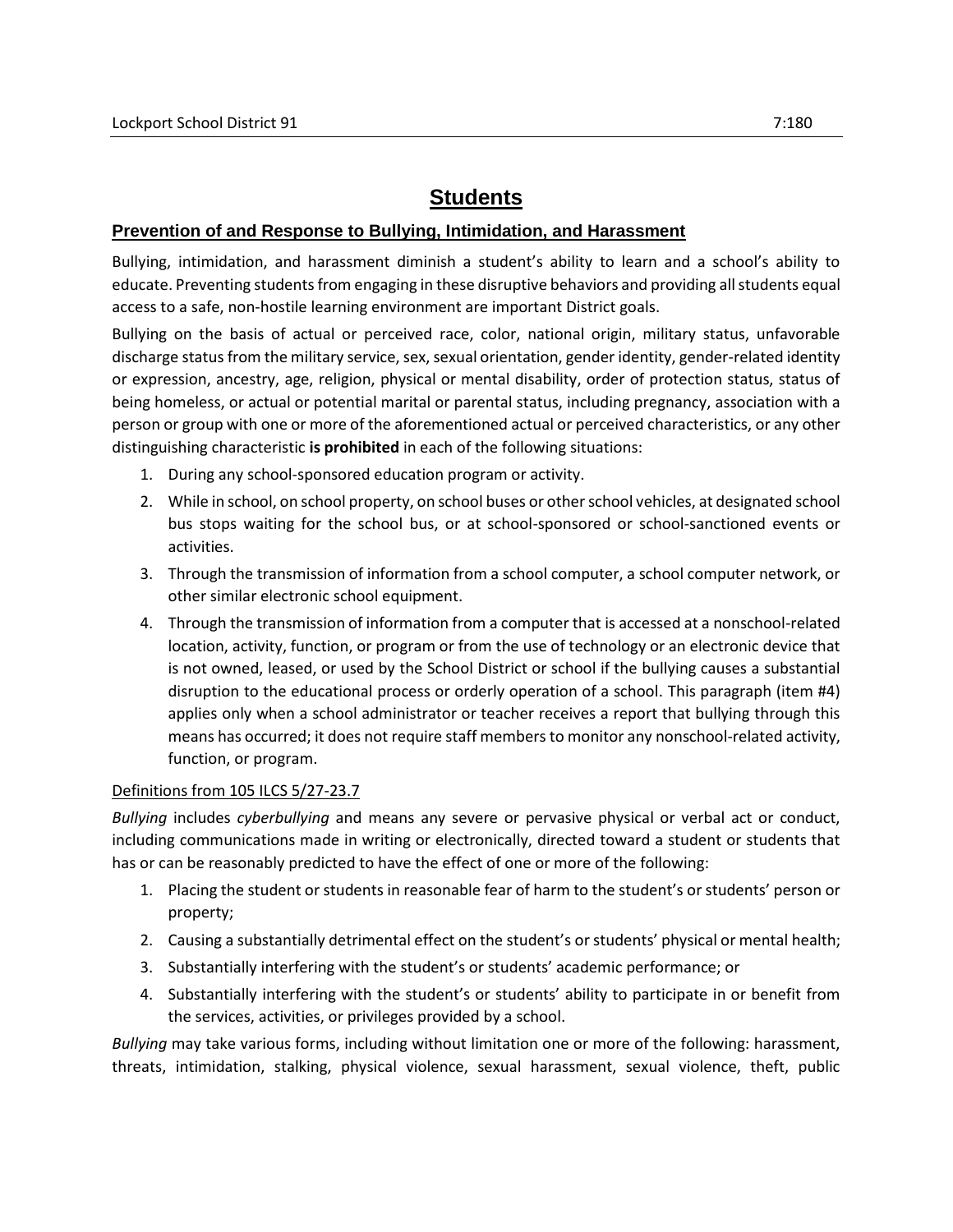humiliation, destruction of property, or retaliation for asserting or alleging an act of bullying. This list is meant to be illustrative and non-exhaustive.

*Cyberbullying* means bullying through the use of technology or any electronic communication, including without limitation any transfer of signs, signals, writing, images, sounds, data, or intelligence of any nature transmitted in whole or in part by a wire, radio, electromagnetic system, photo-electronic system, or photo-optical system, including without limitation electronic mail, Internet communications, instant messages, or facsimile communications. *Cyberbullying* includes the creation of a webpage or weblog in which the creator assumes the identity of another person or the knowing impersonation of another person as the author of posted content or messages if the creation or impersonation creates any of the effects enumerated in the definition of *bullying*. *Cyberbullying* also includes the distribution by electronic means of a communication to more than one person or the posting of material on an electronic medium that may be accessed by one or more persons if the distribution or posting creates any of the effects enumerated in the definition of *bullying*.

*Restorative measures* means a continuum of school-based alternatives to exclusionary discipline, such as suspensions and expulsions, that: (i) are adapted to the particular needs of the school and community, (ii) contribute to maintaining school safety, (iii) protect the integrity of a positive and productive learning climate, (iv) teach students the personal and interpersonal skills they will need to be successful in school and society, (v) serve to build and restore relationships among students, families, schools, and communities, (vi) reduce the likelihood of future disruption by balancing accountability with an understanding of students' behavioral health needs in order to keep students in school, and (vii) increase student accountability if the incident of bullying is based on religion, race, ethnicity, or any other category that is identified in the Ill. Human Rights Act.

*School personnel* means persons employed by, on contract with, or who volunteer in a school district, including without limitation school and school district administrators, teachers, school counselors, school social workers, school counselors, school psychologists, school nurses, cafeteria workers, custodians, bus drivers, school resource officers, and security guards.

## Bullying Prevention and Response Plan

The Superintendent or designee shall develop and maintain a bullying prevention and response plan that advances the District's goal of providing all students with a safe learning environment free of bullying and harassment. This plan must be consistent with the requirements listed below; each numbered requirement, 1-12, corresponds with the same number in the list of required policy components in 105 ILCS 5/27-23.7(b) 1-12.

- 1. The District uses the definition of *bullying* as provided in this policy.
- 2. Bullying is contrary to State law and the policy of this District. However, nothing in the District's bullying prevention and response plan is intended to infringe upon any right to exercise free expression or the free exercise of religion or religiously based views protected under the First Amendment to the U.S. Constitution or under Section 3 of Article I of the Illinois Constitution.
- 3. Students are encouraged to immediately report bullying. A report may be made orally or in writing to the Nondiscrimination Coordinator, Building Principal, Assistant Building Principal, Dean of Students, a Complaint Manager, or any staff member with whom the student is comfortable speaking. Anyone, including staff members and parents/guardians, who has information about actual or threatened bullying is encouraged to report it to the District named officials or any staff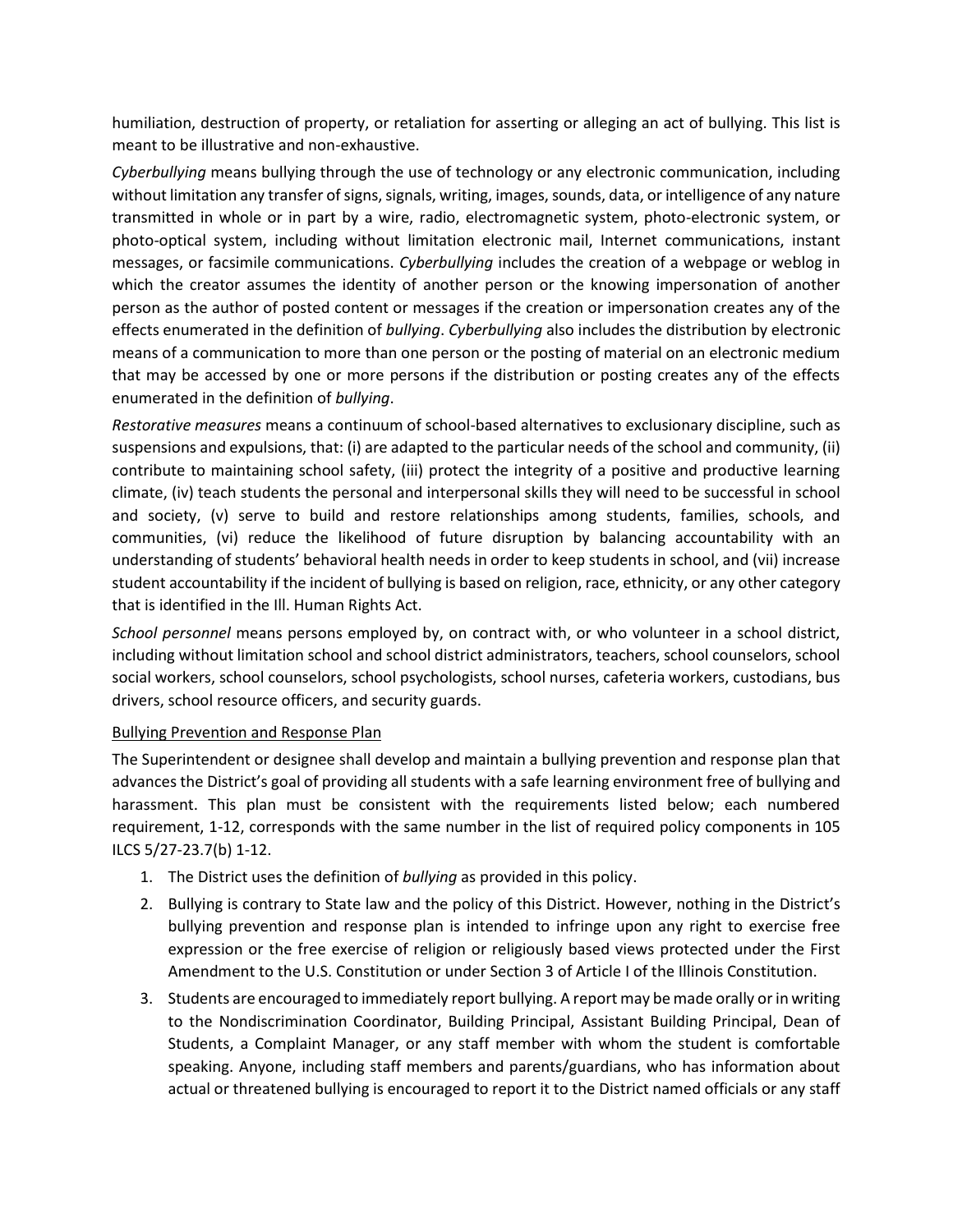member. The District named officials and all staff members are available for help with a bully or to make a report about bullying. Anonymous reports are also accepted; however, this shall not be construed to permit formal disciplinary action solely on the basis of an anonymous report.

#### **Nondiscrimination Coordinator:**

| Dr. Kathleen Wilkey               |
|-----------------------------------|
| Name                              |
| 808 Adams St., Lockport, IL 60441 |
| Address                           |
| kwilket@d91.net                   |
| Email                             |
| 815-838-0737 Ext. 1107            |
| Telephone                         |

#### **Complaint Managers:**

| Jamie Koziol                         | John Jennings, III                |
|--------------------------------------|-----------------------------------|
| Name                                 | Name                              |
| 565 East 7th St., Lockport, IL 60441 | 808 Adams St., Lockport, IL 60441 |
| Address                              | Address                           |
| jkoziol@d91.net                      | jjennings@d91.net                 |
| Email                                | Email                             |
| 815-838-0542 Ext. 2104               | 815-838-0542 Ext. 1105            |
| Telephone                            | Telephone                         |

- 4. Consistent with federal and State laws and rules governing student privacy rights, the Superintendent or designee shall promptly inform the parent(s)/guardian(s) of every student involved in an alleged incident of bullying and discuss, as appropriate, the availability of social work services, counseling, school psychological services, other interventions, and restorative measures.
- 5. The Superintendent or designee shall promptly investigate and address reports of bullying, by, among other things:
	- a. Making all reasonable efforts to complete the investigation within 10 school days after the date the report of a bullying incident was received and taking into consideration additional relevant information received during the course of the investigation about the reported bullying incident.
	- b. Involving appropriate school support personnel and other staff persons with knowledge, experience, and training on bullying prevention, as deemed appropriate, in the investigation process.
	- c. Notifying the Building Principal or school administrator or designee of the reported incident of bullying as soon as possible after the report is received.
	- d. Consistent with federal and State laws and rules governing student privacy rights, providing parents/guardians of the students who are parties to the investigation information about the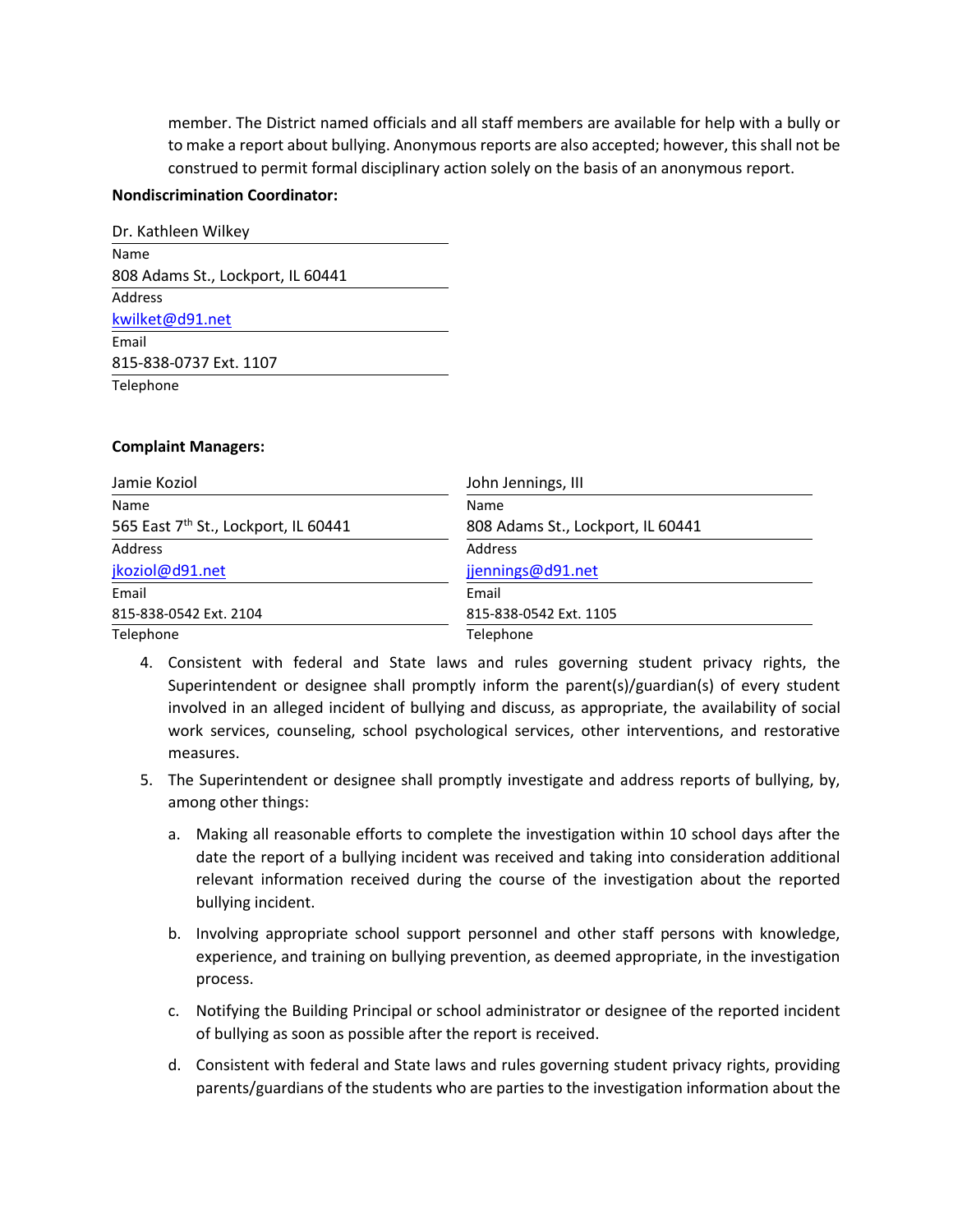investigation and an opportunity to meet with the Building Principal or school administrator or his or her designee to discuss the investigation, the findings of the investigation, and the actions taken to address the reported incident of bullying.

The Superintendent or designee shall investigate whether a reported incident of bullying is within the permissible scope of the District's jurisdiction and shall require that the District provide the victim with information regarding services that are available within the District and community, such as counseling, support services, and other programs.

- 6. The Superintendent or designee shall use interventions to address bullying, that may include, but are not limited to, school social work services, restorative measures, social-emotional skill building, counseling, school psychological services, and community-based services.
- 7. A reprisal or retaliation against any person who reports an act of bullying **is prohibited**. Any person's act of reprisal or retaliation will be subject to disciplinary action, up to and including discharge with regard to employees, or suspension and/or expulsion with regard to students.
- 8. A student will not be punished for reporting bullying or supplying information, even if the District's investigation concludes that no bullying occurred. However, a person who is found to have falsely accused another of bullying, as a means of retaliation, as a means of bullying, or provided false information will be treated as either: (a) *bullying*, (b) student discipline up to and including suspension and/or expulsion, and/or (c) both (a) and (b) for purposes of determining any consequences or other appropriate remedial actions.
- 9. The District's bullying prevention and response plan is based on the engagement of a range of school stakeholders, including students and parents/guardians.
- 10. The Superintendent or designee shall post this policy on the District's website, if any, and include it in the student handbook, and, where applicable, post it where other policies, rules, and standards of conduct are currently posted. The policy must be distributed annually to parents/guardians, students, and school personnel (including new employees when hired), and must also be provided periodically throughout the school year to students and faculty.
- 11. Pursuant to State law and policy 2:240, *Board Policy Development*, the Board monitors this policy every two years by conducting a review and re-evaluation of this policy to make any necessary and appropriate revisions. The Superintendent or designee shall assist the Board with its reevaluation and assessment of this policy's outcomes and effectiveness. Updates to this policy will reflect any necessary and appropriate revisions. This process shall include, without limitation:
	- a. The frequency of victimization;
	- b. Student, staff, and family observations of safety at a school;
	- c. Identification of areas of a school where bullying occurs;
	- d. The types of bullying utilized; and
	- e. Bystander intervention or participation.

The evaluation process may use relevant data and information that the District already collects for other purposes. Acceptable documentation to satisfy the re-evaluated policy submission include one of the following: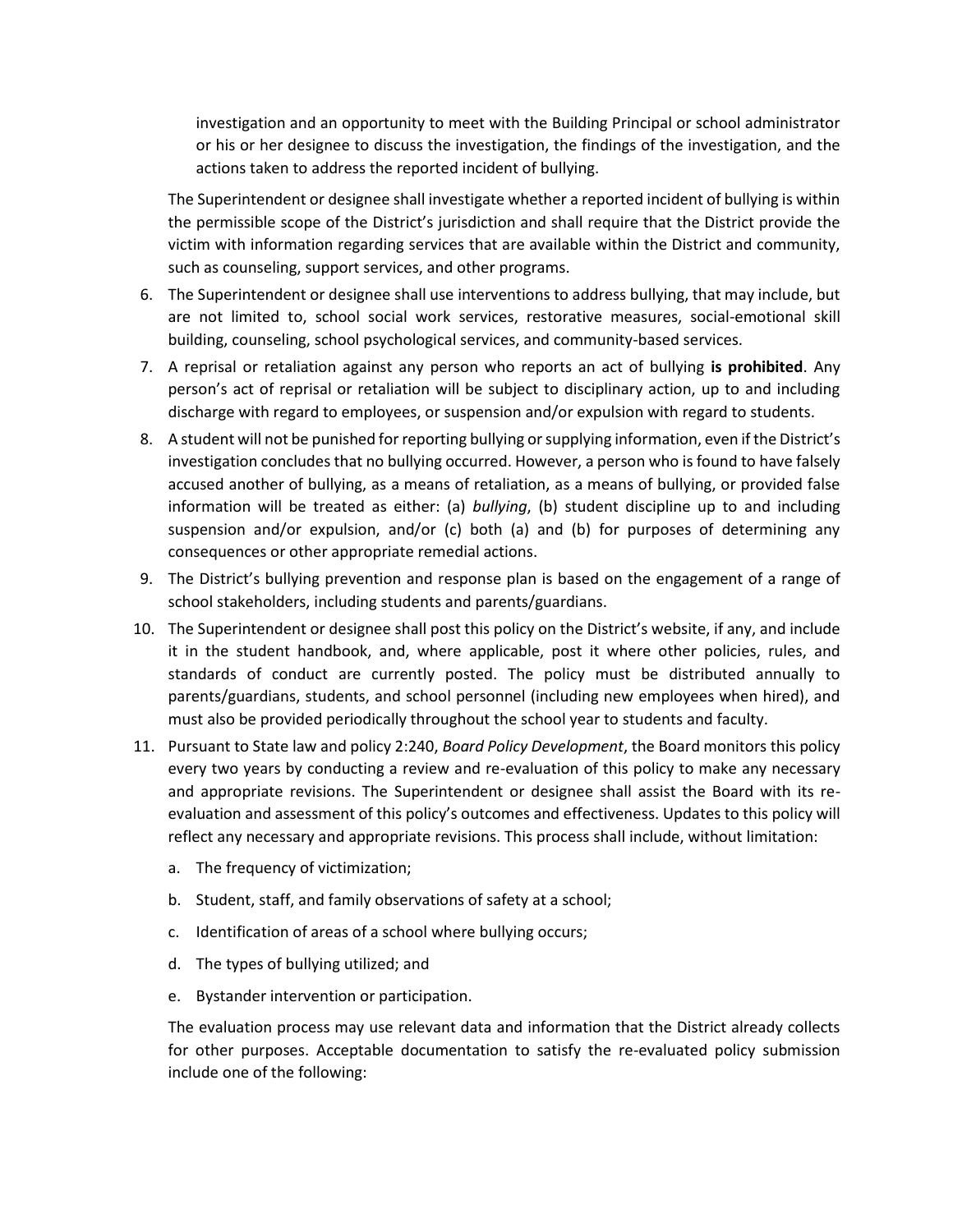- 1) An updated version of the policy with the amendment/modification date included in the reference portion of the policy;
- 2) If no revisions are deemed necessary, a copy of board minutes indicating that the policy was re-evaluated and no changes were deemed to be necessary, or a signed statement from the board; or
- 3) A signed statement from the Board President indicating that the Board re-evaluated the policy and no changes to it were necessary.

The Superintendent or designee must post the information developed as a result of the policy reevaluation on the District's website, or if a website is not available, the information must be provided to school administrators, Board members, school personnel, parents/guardians, and students. Reviews and re-evaluations in years they are due must be submitted to ISBE by September 30.

- 12. The Superintendent or designee shall fully implement the Board policies, including without limitation, the following:
	- a. 2:260, *Uniform Grievance Procedure*. A student may use this policy to complain about bullying.
	- b. 2:265, *Title IX Sexual Harassment Grievance Procedure*. Any person may use this policy to complain about sexual harassment in violation of Title IX of the Education Amendments of 1972.
	- c. 6:60, *Curriculum Content*. Bullying prevention and character instruction is provided in all grades in accordance with State law.
	- d. 6:65, *Student Social and Emotional Development*. Student social and emotional development is incorporated into the District's educational program as required by State law.
	- e. 6:235, *Access to Electronic Networks*. This policy states that the use of the District's electronic networks is limited to: (1) support of education and/or research, or (2) a legitimate business use.
	- f. 7:20, *Harassment of Students Prohibited*. This policy prohibits any person from harassing, intimidating, or bullying a student based on an identified actual or perceived characteristic (the list of characteristics in 7:20 is the same as the list in this policy).
	- g. 7:185, *Teen Dating Violence Prohibited*. This policy prohibits teen dating violence on school property, at school sponsored activities, and in vehicles used for school-provided transportation.
	- h. 7:190, *Student Behavior*. This policy prohibits, and provides consequences for, hazing, bullying, or other aggressive behaviors, or urging other students to engage in such conduct.
	- i. 7:310, *Restrictions on Publications; Elementary Schools*, and 7:315, *Restrictions on Publications; High Schools*. These policies prohibit students from and provide consequences for: (1) accessing and/or distributing at school any written, printed, or electronic material, including material from the Internet, that will cause substantial disruption of the proper and orderly operation and discipline of the school or school activities, and (2) creating and/or